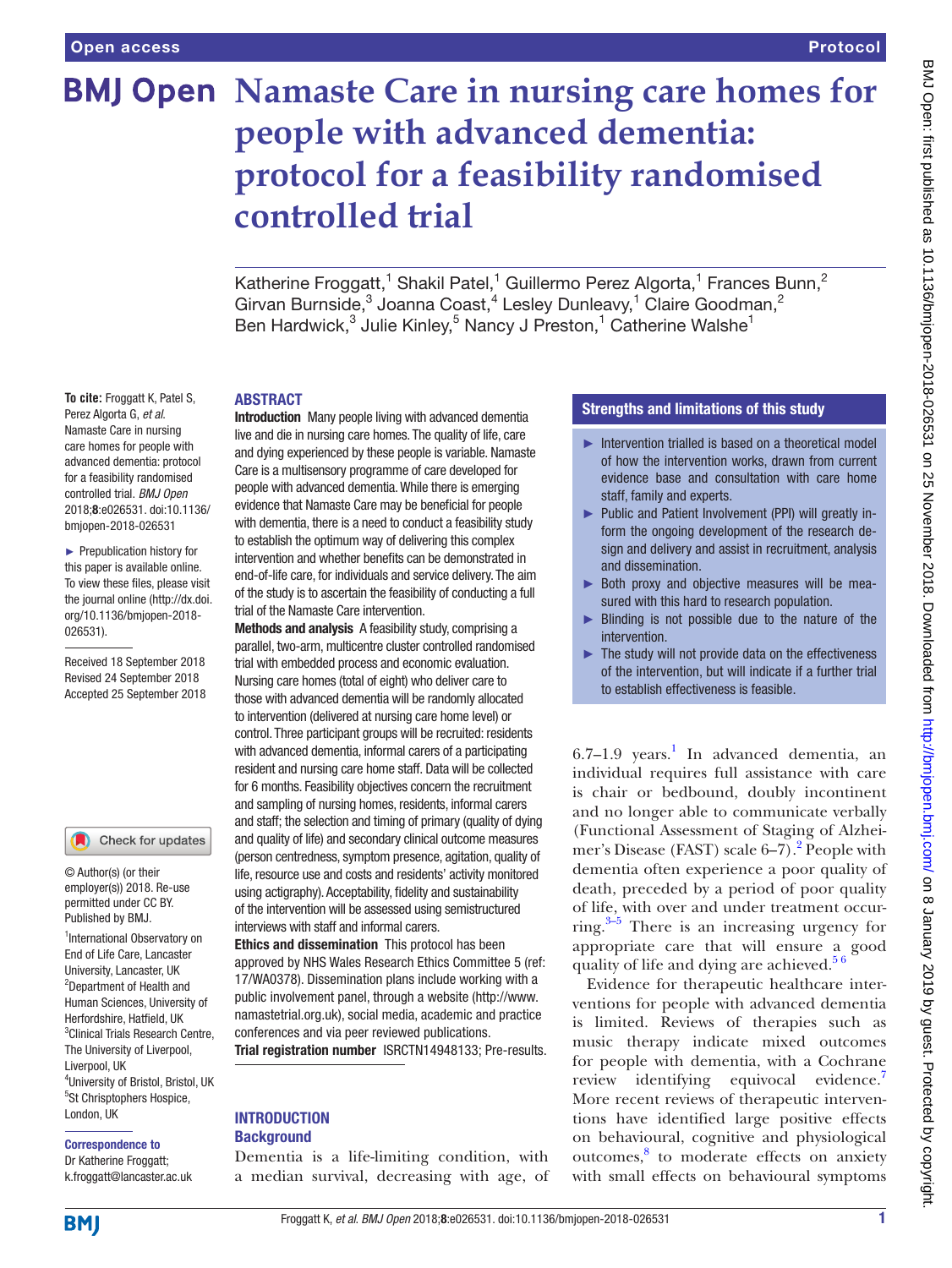and evidence for short-term improvement in mood and reduction in behavioural disturbance.<sup>9 10</sup> In a Cochrane review of touch therapies, some evidence of an effect was identified, but not specifically for people with advanced dementia.<sup>[11](#page-9-7)</sup> A recent review indicated that massage reduced levels of agitation.<sup>12</sup> Interventions supporting person-centred care have been shown to reduce agitation and behavioural disturbance. There is some evidence for individualised interventions, within a bio-psychosocial framework, improving behavioural symptoms.[13–15](#page-9-9)

Interventions with a single focus on reducing pain, physical symptoms or specific behavioural disturbances have been found to be effective.<sup>[3](#page-9-2)</sup> It is recognised that for people with advanced dementia there is a need for interventions that complement and enhance pharmacological interventions. This study addresses the lack of evidence available through completed research, to consider the stage-specific efficacy of non-pharmacological interven-tions.<sup>[16](#page-9-10)</sup> There is also a need for practical interventions that staff can learn to deliver which allow them to provide person-centred care.

Palliative and end-of-life care interventions for people with dementia that emphasise a person-centred philosophy, and use co-design approaches, are being developed and tested.<sup>17</sup> Namaste Care is one such intervention. Non-randomised research studies have identified that Namaste Care at the end of life reduces the severity of behavioural and physical symptoms and occupational disruptiveness and may have an impact on social interaction, delirium and agitation.<sup>18–22</sup> The potential for cost savings with respect to reduced psychotropic medication use has also been indicated.<sup>19'23</sup> Qualitative evidence suggests greater family and staff satisfaction with care.<sup>[18](#page-9-12)</sup> However, none of these studies have compared this intervention with other approaches to palliative and end-oflife care for this population. We do not yet know the optimum way of delivering this complex intervention and which benefits (including cost-effectiveness) can be demonstrated in end-of-life care, for individuals and service delivery.

In Phase i of this study, a realist review of 85 papers that considered Namaste Care and sensory interventions (such as music therapy or massage) for people with advanced dementia identified three context–mechanism–outcome configurations. This indicated what needs to be in place for Namaste Care to work for this population. The overarching theme was the importance of providing activities that enabled the development of moments of connection for people with advanced dementia. This can occur when the following three elements are in place: provision of structured access to stimulation (social and physical), equipping care home staff to be able to cope with complex variable behaviours and providing a framework for person-centred care.

#### Intervention development

The Namaste Care intervention is already promoted using existing resources. $24\frac{25}{1}$  In this study, a four-stage approach

to the development and refinement of the intervention resources was used. This entailed (1) collating the existing intervention materials and the findings of the realist review to draft an intervention description; (2) exploring the readability, comprehensibility and utility of the materials with staff unfamiliar with Namaste Care; (3) using a modified nominal group techniques with people with Namaste Care experience to refine and prioritise the intervention implementation materials; and (4) final refinement with the study's patient and public involvement panel. This led to production of a 16-page A4 booklet. The booklet included the use of flow charts, graphics and colour-coded information supported by infographics, and a training package.

Therefore, we propose undertaking a feasibility cluster controlled randomised trial in a nursing care home context between 1 January 2018 to 31 March 2019.

#### Aims and objectives

The primary objective of this feasibility study is to ascertain the feasibility of conducting a full trial of the Namaste Care intervention.

The feasibility issues associated with the research design and data collection processes to enable the design of a full trial to determine the efficacy of Namaste Care are

- a. To understand how best to sample and recruit nursing homes into a cluster randomised controlled trial of Namaste Care.
- b. To determine the most appropriate selection, timing and administration of primary and secondary outcome measures for a full cluster randomised controlled trial of Namaste Care against criteria of bias minimisation, burden and acceptability.
- c. To establish recruitment, retention and attrition rates at the level of the nursing home and individual resident, informal carer and nursing home staff.
- d. To establish the willingness of a large number of nursing homes representing the range of nursing homes, with respect to provider type, size, resident care needs, to participate in a full trial.
- e. To assess the acceptability, fidelity and sustainability of the Namaste Care intervention.

Secondary objectives include resident levels of sleep/ activity, neuropsychiatric symptoms and pain, informal carer satisfaction with care at the end-of-life staff care giving experiences and satisfaction with care in end-oflife care. Health economic and healthcare resource use will also be assessed.

#### Methods and analysis Trial design

A feasibility study consisting of a parallel, two-arm, multicentre cluster controlled randomised trial design with an embedded process evaluation is to be conducted. The clustering will take place at the nursing care home level. The Namaste Care programme in the intervention arm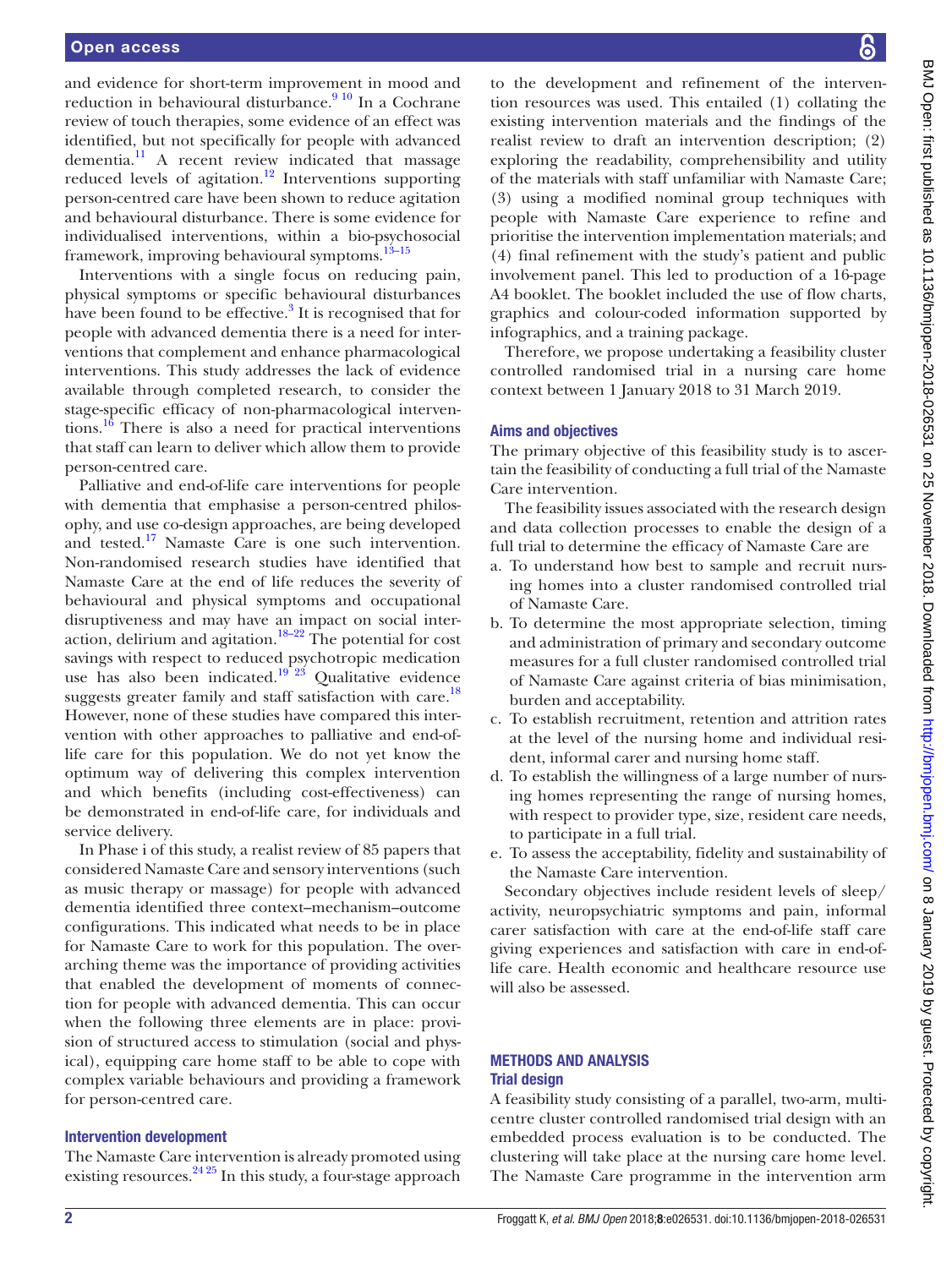will be compared with the standard programme of care used in the control homes.

## Study population

## Nursing care homes

Eight nursing care homes based in the northwest of England already using a recognised palliative care programme (eg, Gold Standards Framework for Care Homes, Six Steps to Success or equivalent) will be recruited into the study. Two nursing care homes will be allocated to the control arm while six nursing care homes will be allocated to the intervention arm. To meet the eligibility criteria, the nursing care home needs to have 1. At least 30 beds.

- 2. Six residents who meet the resident eligibility criteria.
- 3. The space to run the Namaste Care programme.
- 4. A manager or a nominated person to act as the principal investigator.

A nursing care home will not be eligible to join the study if they

- 1. Are rated as needs improvement or inadequate in the latest Care Quality Commission (CQC) inspection.
- 2. Are subject to (CQC)enforcement notices.
- 3. Have already introduced Namaste Care in their nursing care home.
- 4. Are currently involved in another research study that conflicts with this study.

## Individual participants

Residents: To meet the resident eligibility criteria, a resident has to

- 1. Be a permanent resident living in the participating nursing care home.
- 2. Lack mental capacity.
- 3. Have a formal assessment of advanced dementia based on the FAST score of 6–7 made by the nursing care home manager or another experienced member of staff.
- 4. Have a key worker member of staff willing to complete outcome tools.

A resident will be ineligible to participate in the study if the resident

- 1. Is permanently bedbound.
- 2. Is currently or has recently been involved in another research study that conflicts with Namaste Care or with data collection during the course of the Namaste Care study.

Informal carer: To meet the informal carer eligibility criteria, a person who

- 1. Is 18years and over.
- 2. Can communicate in English.
- 3. Self-defines as a relative or a friend and acts a carer for a resident enrolled to take part in the study.
- A person will not be eligible to participate in the study if
- 1. Their relative or friend is a resident and has not been enrolled in to the study.

Nursing care home staff: To meet the nursing care home eligibility criteria, a person has to be

1. A member of health and social care staff paid to provide care to residents with advanced dementia within participating nursing care homes.

Nursing care home staff will not be eligible to participate in the study if

1. They are in the intervention arm and they have delivered the Namaste Care programme or cared for residents receiving Namaste Care in a nursing care home not involved in this study.

## Sample size and selection

As the aim of this study is to establish feasibility of a full trial, a formal sample size calculation was not carried out. A sample size of eight nursing homes (six interventions and two controls) has been selected as it offers a reasonable test of the intervention to assess the feasibility objectives. There have been a range in the sample sizes used in feasibility studies in nursing homes ranging from  $2^{26}6$ to 14.<sup>[27](#page-9-16)</sup>

Eligible nursing care homes will be identified through online resources such as the ENRICH database. Following the initial identification, contact will be made with managers of the nursing care home to discuss the study and confirm the eligibility of the nursing care home. Consent for the homes will be assumed when the manager of the facility signs a contract drawn up by the sponsor, Lancaster University.

## Randomisation

The randomisation of participating nursing care homes to either the intervention arm or the control arm will be undertaken by statisticians from the Clinical Trials Research Centre (CTRC) at the University of Liverpool randomisation team who will not be involved in the study. Due to the clustered randomisation approach of this study, all study participants will be assigned to the same study arm as the nursing care home they are associated with. The nature of the intervention and its delivery means that it will not be possible to blind nursing homes or staff to the allocation status. If possible, to minimise potential for bias, staff involved in the delivery of the Namaste Care intervention will not be involved in the completion of outcome measures. It will not be possible to blind researchers to the allocation of nursing homes as the intervention requires changes to the nursing home environment which may be visible to any researcher visiting the facility.

The study flow chart of activities [\(figure](#page-3-0) 1) show the recruitment process to be followed.

## Consent procedures

## Individual participants

Residents: Potentially eligible residents will be screened by the principal investigator and the senior care team at each nursing care home. Consent for the eligible residents will be sought from a personal consultee of the resident in the first instance. If a person consultee does not reply within month of been given the invitation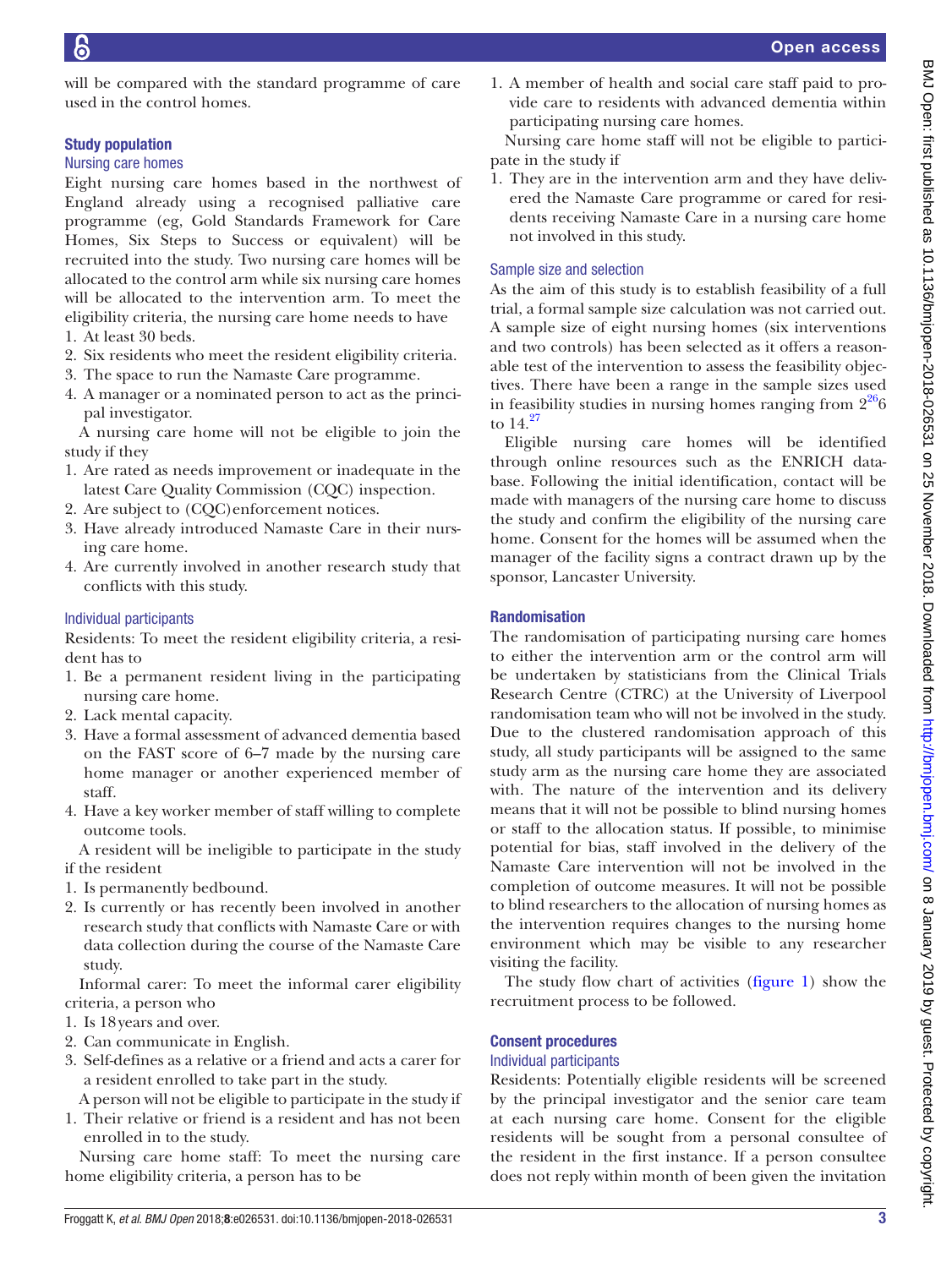

<span id="page-3-0"></span>Figure 1 Flow diagram outlining the process of the study.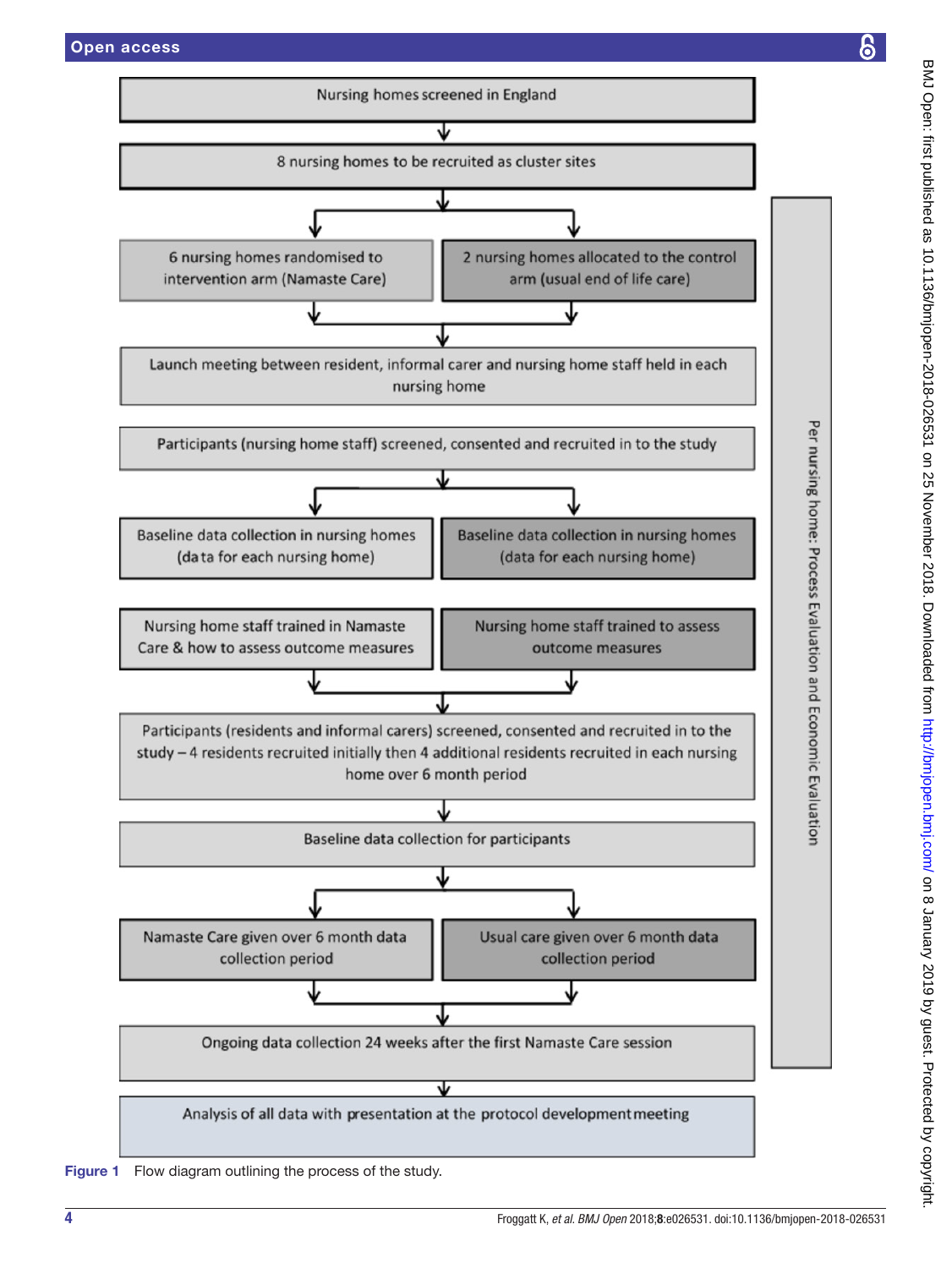pack, then assent will be taken from either a nominated consultee or the process used by the nursing care home in question. Once permission is granted by the personal consultee, members of the research team will discuss the study with the personal consultee and gain assent for residents to take part in the study. Process consent will also be considered for the resident participant group. $^{28}$  Therefore, if a resident shows signs of not wanting to take part in the Namaste Care session they will be allowed to miss the Namaste Care session and still continue in the trial.

Informal carer: The informal carers of residents enrolled to the study will be identified by the principal investigator and the senior care team at each nursing care home and invited to consent to complete questionnaires and participate in a qualitative interview.

Nursing care home staff: Nursing care home staff interested in taking part in the Namaste Care study will be identified by the nursing care home manager. On identification, researchers will discuss the study with the identified staff members and obtain written consent from each staff member.

A research lead will be appointed in each nursing care home. The research lead will be tasked with ensuring the paperwork associated with clinical research and the Investigator Site File is maintained. The research lead and the principal investigator from the intervention sites and the control sites will be invited to a training day for guidance on selection of participants and completion of data collection forms and maintaining the Investigator Site File.

Participants will be followed for 6months after the commencement of the Namaste Care intervention in each nursing care home in the intervention arm or after the recruitment of the first four residents in the nursing care home for sites in the control arm.

#### Intervention

The intervention is a programme of care (Namaste Care), delivered in the intervention care homes by care staff working in the facility. The following description uses the TIDieR guidelines for intervention description (items  $1-9)$ .<sup>[29](#page-9-18)</sup>

Namaste Care seeks to give comfort and pleasure to people with advanced dementia through engagement, meaningful and creative activities as well as sensory stimulation to reflect the resident's 'life story'. $^{24}$  $^{24}$  $^{24}$  Supporting resource materials have been developed which provide the following guidance regarding the implementation of Namaste Care programme.

- ► The Namaste Care sessions should be undertaken within a designated space in the nursing home. This space could be within another room or a room which is used for other purposes.
- The environment of the designated space must be made 'special' and should enable a feeling of calm that is welcoming and homely, with natural or slightly dimmed lighting, perhaps attractive scents, such as lavender from an aromatherapy diffuser, and with soft music playing.
- The Namaste Care sessions should be undertaken in a group setting.
- ► Food and drink should be offered to the residents.
- ► A minimum of two nursing home staff members or volunteers should be present to run the Namaste Care sessions.
- ► The duration and frequency of Namaste Care delivery as proposed by its originator (2hours a day, twice a day, 7 days a week) will be promoted. $24$

Namaste Care champions will be appointed in each nursing care home in the intervention arm. At least two care staff (registered nurses, care assistants or activity coordinators) will attend a 1-day workshop about Namaste Care, led by an experienced external facilitator. A follow-up training session will be held at each nursing care home to train more staff and provide advice on preparing the Namaste space.

Prior to the commencement of enrolment, Namaste Care champions (eligible nursing care homes will be identified in the intervention arm) will be appointed in each nursing care home. The Namaste Care champion will be invited to a training day for guidance on Namaste Care intervention, held at a site away from nursing care homes and undertaken by members of the research team and an external trainer. A follow-up training session will be held at each nursing care home.

#### Control arm

The care home manager of nursing care homes allocated to the control arm will be asked to continue delivering the usual care programme used in their facility.

Training on the Namaste Care programme will be available to the nursing care homes in the control arm after the study has been completed.

#### Outcome and study measures

We consider two contender primary outcomes for a full trial: (1) quality of dying (dementia) (CAD-EOLD) and (2) quality of life (QUALID) [\(tables](#page-5-0)  $1-4$ ).<sup>[30 31](#page-9-19)</sup>

The secondary outcome measures in this trial [\(table](#page-5-0) 1) will measure measure person centredness, symptom presence, agitation, quality of life, resource use and costs; and sleep and activity using actigraphy. $32-37$ Semistructured interviews with staff and informal carers will assess perceptions of Namaste Care or usual care, assessment of the fidelity, acceptability and appropriateness of Namaste Care or of usual care.

The outcome measures to be used are listed in [tables](#page-5-0) 1–4 and presented based on respondent type, that is, measures for residents ([table](#page-5-0) 1), informal carers [\(table](#page-5-1) 2), staff ([table](#page-6-0) 3) and at the level of the nursing care home [\(table](#page-6-1) 4). At the start of the study, descriptive data will be collected for all participating nursing care homes such as ownership and funding model, size, staffing, case mix, staff turnover, staff sickness/absence and geographical location. An interview with the nursing care home manager will also be conducted to ascertain the organisation's readiness for change.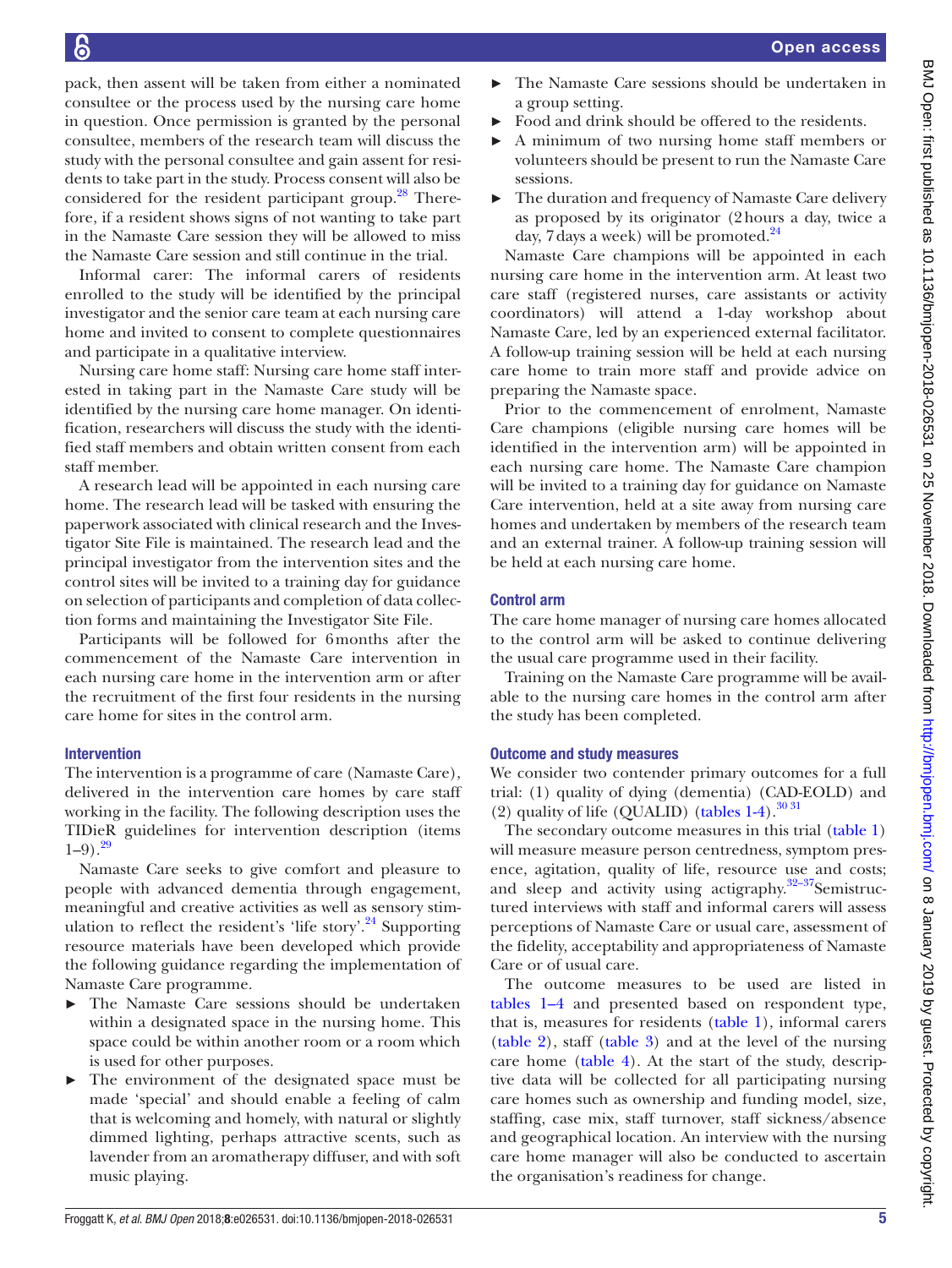<span id="page-5-0"></span>

| Summary of resident data collected by care home staff, outcome measures and time schedule<br>Table 1 |                                                                                                                                                     |                           |                           |                         |
|------------------------------------------------------------------------------------------------------|-----------------------------------------------------------------------------------------------------------------------------------------------------|---------------------------|---------------------------|-------------------------|
| Data collected and tool used                                                                         |                                                                                                                                                     | Pre-<br>intervention      | <b>Monthly</b>            | At 6 months<br>or death |
| Socio-demographics                                                                                   | Age, gender, ethnicity, existing<br>medical conditions, stage of<br>dementia on Functional Assessment<br>of Staging of Alzheimer's Disease<br>score | $\mathsf{x}$              | $\mathsf{x}$              | $\mathsf{x}$            |
| Quality of dying                                                                                     | Measure to assess quality of<br>death using CAD-EOLD (Comfort<br>Assessment in Dying with<br>Dementia) <sup>47</sup> 48                             | $\boldsymbol{\mathsf{x}}$ | X                         | X                       |
| Quality of life of the person with<br>dementia                                                       | EQ-5D-5L $^{38}$ self-rated health index $\times$<br>and visual analogue scale of current<br>health state                                           |                           | $\mathsf{x}$              | $\overline{\mathsf{x}}$ |
| Neuropsychiatric<br>Inventory (Neuropsychiatric<br>Inventory-Questionnaire)                          | Measure to assess psychiatric state x<br>of resident using NPI-Q <sup>39</sup>                                                                      |                           | X                         | X                       |
| Pain                                                                                                 | Measure to assess level of pain<br>using PAIN-AD <sup>35</sup>                                                                                      | $\mathsf{x}$              | $\mathsf{x}$              | $\mathsf{x}$            |
| Quality of life                                                                                      | $EQ-5D-5L$                                                                                                                                          | $\mathsf{x}$              | X                         | $\times$                |
| <b>ICECAP Supportive Care Measure</b>                                                                | Health economic measure using<br>ICEPCAP-SCM <sup>39</sup>                                                                                          | $\boldsymbol{\mathsf{X}}$ | $\boldsymbol{\mathsf{X}}$ | $\mathsf{X}$            |
| ICECAP-O measure (CEpop<br>CAPability measure for Older people)                                      | Health economic measure using<br>ICEPCAP-O <sup>49</sup>                                                                                            | $\mathsf{X}$              | $\times$                  | X                       |
| Cohen-Mansfield Agitation Inventory                                                                  | Measure to assess resident<br>agitation <sup>36</sup>                                                                                               | $\overline{\mathsf{x}}$   | $\overline{\mathsf{x}}$   | $\mathsf{x}$            |
| <b>ICECAP Supportive Care Measure</b><br>using Think Aloud                                           | Health economic measure using<br><b>ICEPCAP-SCM using Think Aloud</b>                                                                               | $\mathsf{x}$              | $\times$                  | $\mathsf{X}$            |
| <b>ICECAP-O measure using Think</b><br>Aloud                                                         | Health economic measure using<br><b>ICECAP-O using Think Aloud</b>                                                                                  | $\mathsf{x}$              | $\overline{\mathsf{x}}$   | $\pmb{\times}$          |

#### Data collection

In this study, the outcome measures and process evaluation data will be gathered via five different methods:

1. Questionnaires: The nursing home staff participant group and the informal carer participant group will be asked to complete written questionnaires at timepoints

<span id="page-5-1"></span>

|  | Table 2 Summary of informal carer data collected, as assessed by informal carers, outcome measures and time schedule |  |  |
|--|----------------------------------------------------------------------------------------------------------------------|--|--|
|--|----------------------------------------------------------------------------------------------------------------------|--|--|

| Data collected and tool<br>used                                                                  |                                                                                                     | <b>Baseline</b> | At 1 month   | At 6 months or death      |
|--------------------------------------------------------------------------------------------------|-----------------------------------------------------------------------------------------------------|-----------------|--------------|---------------------------|
| Socio-demographics                                                                               | Age, gender, ethnicity,<br>existing medical conditions                                              | $\mathsf{x}$    |              |                           |
| Service use in the prior<br>month                                                                | <b>Client Service Receipt</b><br>Inventory <sup>50</sup> Calculates<br>service and total care costs | $\mathsf{x}$    | X            | X                         |
| Quality of life of the carer                                                                     | EQ-5D-5L                                                                                            | $\mathsf{x}$    | $\mathsf{x}$ | $\mathsf{x}$              |
| Satisfaction with care                                                                           | SWC-EOLD (Satisfaction<br>with Care at the End-of-<br>Life in Dementia) $34$                        | $\times$        | X            | X                         |
| <b>ICECAP Close Person</b><br>Measure of health economic evaluation using ICECAP-<br>evaluation  | Health economic<br><b>CPM</b>                                                                       | $\mathsf{x}$    | $\mathsf{x}$ | $\boldsymbol{\mathsf{x}}$ |
| <b>ICECAP Close Person</b><br>Measure of health economic evaluation using ICEPCAP-<br>evaluation | Health economic<br>CPM completing using<br>Think Aloud                                              | X               | X            | X                         |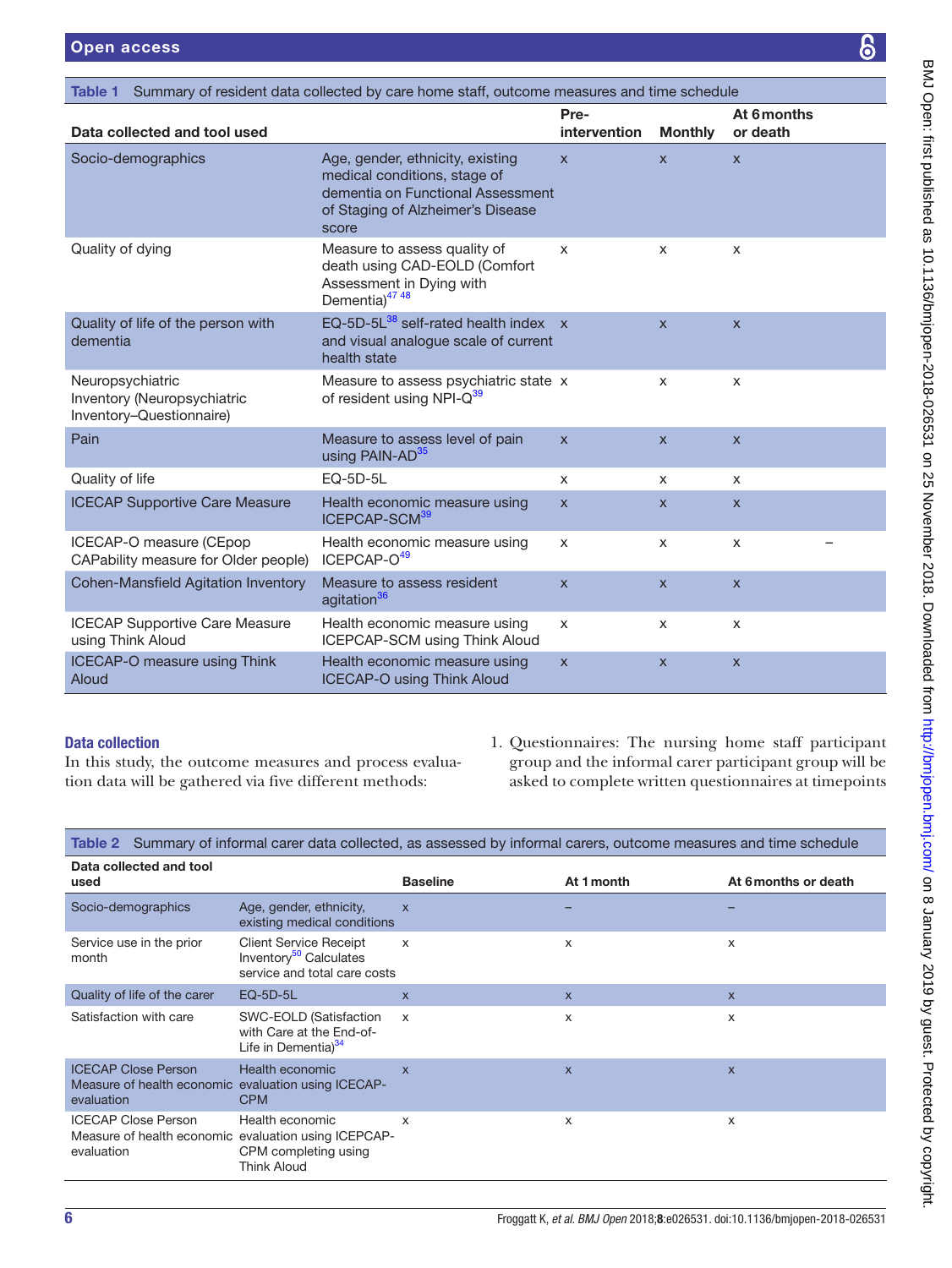<span id="page-6-0"></span>

| Table 3 Summary of staff data collected as assessed by care home staff: outcome measures and time schedule |                                                                  |                                 |   |
|------------------------------------------------------------------------------------------------------------|------------------------------------------------------------------|---------------------------------|---|
| Data collected and tool used                                                                               |                                                                  | <b>Preintervention 6 months</b> |   |
| Staff socio-demographics                                                                                   | Age, gender, ethnicity                                           | х                               |   |
| Staff work characteristics                                                                                 | Highest qualification, role in care home, length of X<br>service |                                 |   |
| Organisational support for person-centred<br>care                                                          | The Person-Centred Care Assessment Tool 32                       | X                               | X |
| Organisational support for readiness for<br>change                                                         | The Alberta Context Tool Questionnaire <sup>51</sup>             | X                               | - |

outlined in [tables](#page-5-0) 1–3. The questionnaires for the resident participant group will be proxy completed by nursing care home staff who are key workers for the participating residents. Note the time frame for baseline varies depending on the participant group. Data on nursing home level data about engagement with health and social care services will be collected using standardised data collection forms [\(table](#page-6-1) 4).

- 2. Objective measures: The participating residents will be asked to wear an actigraph watch-like device for 28days from the baseline visit. This actigraph will be placed on the wrist or ankle of the resident and will be used to continuously measure sleep and activity.
- 3. Interviews: Semi structured interviews will be undertaken at the baseline with the nursing home manager and at the end of the data collection period with family carers and care staff.
- 4. Observations of the residents will be undertaken intermittently during the delivery of the care programme

and during the delivery of usual care in the control sites.

5. Data logs will be completed in the intervention sites using a proforma to record intervention delivery.

#### Feasibility work for economic evaluation

The use of a number of potential outcome measures will be explored in terms of feasibility and acceptability of proxy completion with the particular population, evaluated through the Think Aloud technique. The chosen measures are included in the National Institute for Health and Care Excellence-recommended measures for health and social care: EQ-5D-5L (five items), the ICECAP-O (five items) and the ICECAP-Supportive Care Measure (ICECAP-SCM) (seven items). $38-40$  A Think Aloud technique will also be used with the ICECAP-O, ICECAP-SCM and ICECAP-CPM tools for a proportion of participants at 2, 4 and 24weeks, to obtain 20–30 Think Aloud inter-views across a range of timepoints.<sup>[41](#page-9-26)</sup> This Think Aloud

<span id="page-6-1"></span>Table 4 Summary of nursing care home level data collected, outcome measures, time schedule and the type of person assessing the outcome measure

| Data collected and tool used                       |                                                                                                | <b>Pre intervention</b> | <b>Monthly</b> | At 6 months only | <b>Postintervention</b> |
|----------------------------------------------------|------------------------------------------------------------------------------------------------|-------------------------|----------------|------------------|-------------------------|
| Care home occupancy level                          | Number of available beds to new<br>residents                                                   | S                       |                |                  |                         |
| Cost of living in the care home                    | Fees to live in the care home                                                                  | S                       |                |                  |                         |
| Contributions from local government                | Fees paid by the local government for<br>each resident                                         | S                       |                |                  |                         |
| <b>Staffing levels</b>                             | Number and type of staff                                                                       | S                       |                |                  |                         |
| Number of GP practices the care home<br>works with | Number of GP practices the care home<br>works with                                             | S                       |                |                  |                         |
| Number of GPs the care home works<br>with          | Number of GPs the care home works<br>with                                                      | S                       |                |                  |                         |
| Level of need of residents in the care<br>home     | Amount of support each resident needs S                                                        |                         |                |                  |                         |
| Staff turnover and sickness levels                 | Number of staff in the care home and<br>monthly sickness record                                | S                       | S              |                  |                         |
| Ambulances and hospital use                        | Number and length of hospital<br>admissions (days), A&E attendances and<br>readmissions        | S                       | S              | S                |                         |
| Number of hospital admissions                      | Respiratory infections, urinary tract<br>infections, dehydration, congestive heart<br>failure? | S                       | S              | S                |                         |
| Out of hours GP contacts                           | GP visits or telephone contact                                                                 | R                       | R              | $\overline{R}$   | R                       |
|                                                    |                                                                                                |                         |                |                  |                         |

Measure assessed by S: care home staff; R: researcher.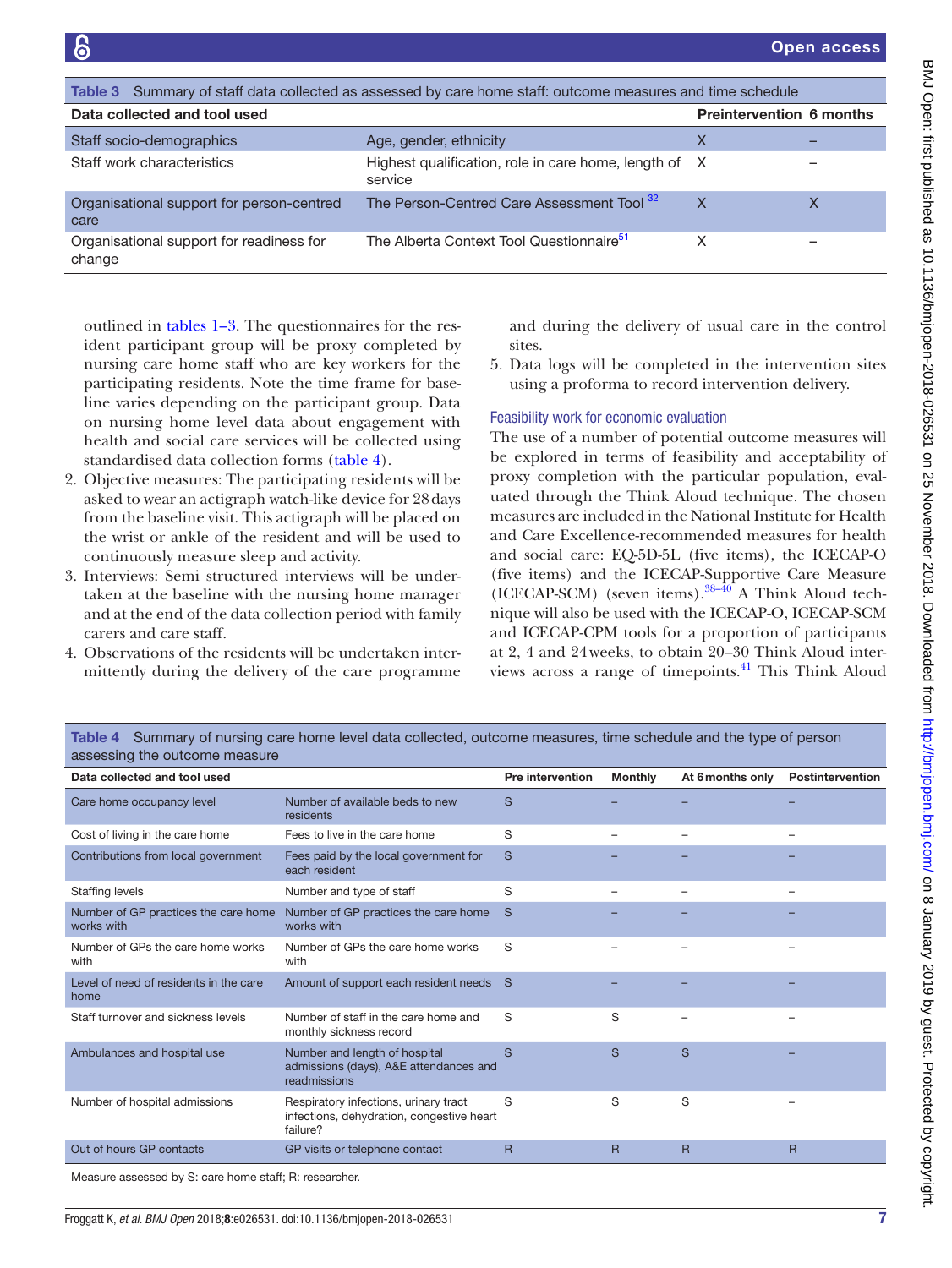#### <span id="page-7-0"></span>Table 5 Data collected as part of the process evaluation

| Outcome measures or rationale for<br>data collection                                                                                                                                     | Data collected through                                                 | Time of data collection                                                                                                                                                                                                             |
|------------------------------------------------------------------------------------------------------------------------------------------------------------------------------------------|------------------------------------------------------------------------|-------------------------------------------------------------------------------------------------------------------------------------------------------------------------------------------------------------------------------------|
| To assess carers' perceptions of Namaste Interviews conducted by the researcher<br>Care (intervention arm) or carers'<br>perceptions of the effectiveness of usual<br>care (control arm) |                                                                        | Approximately 16–24 weeks after the first<br>resident is recruited at the nursing home<br>(If a resident dies during the trial then the<br>informal carer will be approached at least<br>8 weeks after the resident's death)        |
| Staff members' perceptions of Namaste<br>Care (intervention arm) or perceptions of<br>the effectiveness of usual care (control<br>arm)                                                   | Interviews conducted by the researcher                                 | Approximately 24 weeks after the first<br>resident is recruited at the nursing home                                                                                                                                                 |
| To assess the fidelity, acceptability<br>and appropriateness of Namaste Care<br>(intervention arm) or assess effectiveness<br>of usual care (control arm)                                | Observations conducted by the<br>researcher                            | Approximately 2, 4 and 24 weeks after<br>the start of the intervention for nursing<br>homes in the intervention arm<br>Approximately 2 and 4 weeks after the<br>first resident is recruited for nursing<br>homes in the control arm |
| To assess the fidelity, acceptability and<br>appropriateness of the Namaste Care<br>(intervention arm)                                                                                   | Data log completed by the staff<br>delivering the Namaste Care session | Throughout the intervention                                                                                                                                                                                                         |

technique will be undertaken either via telephone or face to face. The feasibility of collecting resource use data through nursing home records will be assessed, and the cost of the interventions will be estimated, for use in a full evaluation.

#### Process evaluation

The process evaluation elements of the study [\(table](#page-7-0) 5) will address staff members' perceptions of Namaste Care (intervention arm) or perceptions of the effectiveness of usual care (control arm) using interviews approximately 24 weeks after the first resident is recruited at the nursing home. Family carers' perceptions of Namaste Care (intervention arm) or carers' perceptions of the effectiveness of usual care (control arm) will be ascertained using interviews between 16–24 weeks after the first resident is recruited at the nursing home.

To assess the fidelity, acceptability and appropriateness of Namaste Care (intervention arm) or assess effectiveness of usual care (control arm) observation will be conducted at approximately 2, 4 and 24weeks after the start of the intervention for nursing homes in the intervention arm and approximately 2and 4weeks in the control arm.

A data log will be completed by the staff delivering the Namaste Care session throughout the intervention delivery.

#### Data management

Data management is provided by the CTRC at the University of Liverpool. Paper-based case report forms will be written to record data in a consistent way and ensure anonymisation of the data. Data stored at the CTRC will be checked for missing or unusual values (range checks) and checked for consistency within participants over time. Any suspect data will be returned to the site in the form of data queries. Data query forms will be produced at the CTRC from the trial

database and sent either electronically or through the post to a named individual (as listed on the site delegation log). Sites will respond to the queries providing an explanation/ resolution to the discrepancies and return the data query forms to CTRC. The forms will then be filed along with the appropriate data collection forms and the appropriate corrections made on the database. The process of database lock, unlock and closure will be followed according to the CTRC policy.

## Data analysis plan

Three types of data will be analysed: quantitative date from surveys and the actigraphs, qualitative data from interviews and economic data.

#### Quantitative analysis

Outcomes at baseline and follow-up will be summarised using descriptive statistics and will be used to make a decision on undertaking a full trial. Analysis of the outcome data will focus on recruitment, response and completion rates, and missing data. Reasons for non-consent and missing outcome data will be reported. Estimates of SD and proxy agreement will be determined, and construct validity estimated intracluster correlation coefficient will be made.

The sleep/activity data from the actigraph will be analysed using summary statistics for the sleep analysis data (sleep/wake ratios, total sleep time, sleep efficiency, wake after sleep onset and total activity); participant's rhythm fragmentation and synchronisation will be estimated via intradaily variability (IV) and interdaily stability  $(IS)$ .<sup>[42 43](#page-10-4)</sup> The actigraph will be used to ascertain the feasibility of use this outcome measure to collect data in a full trial.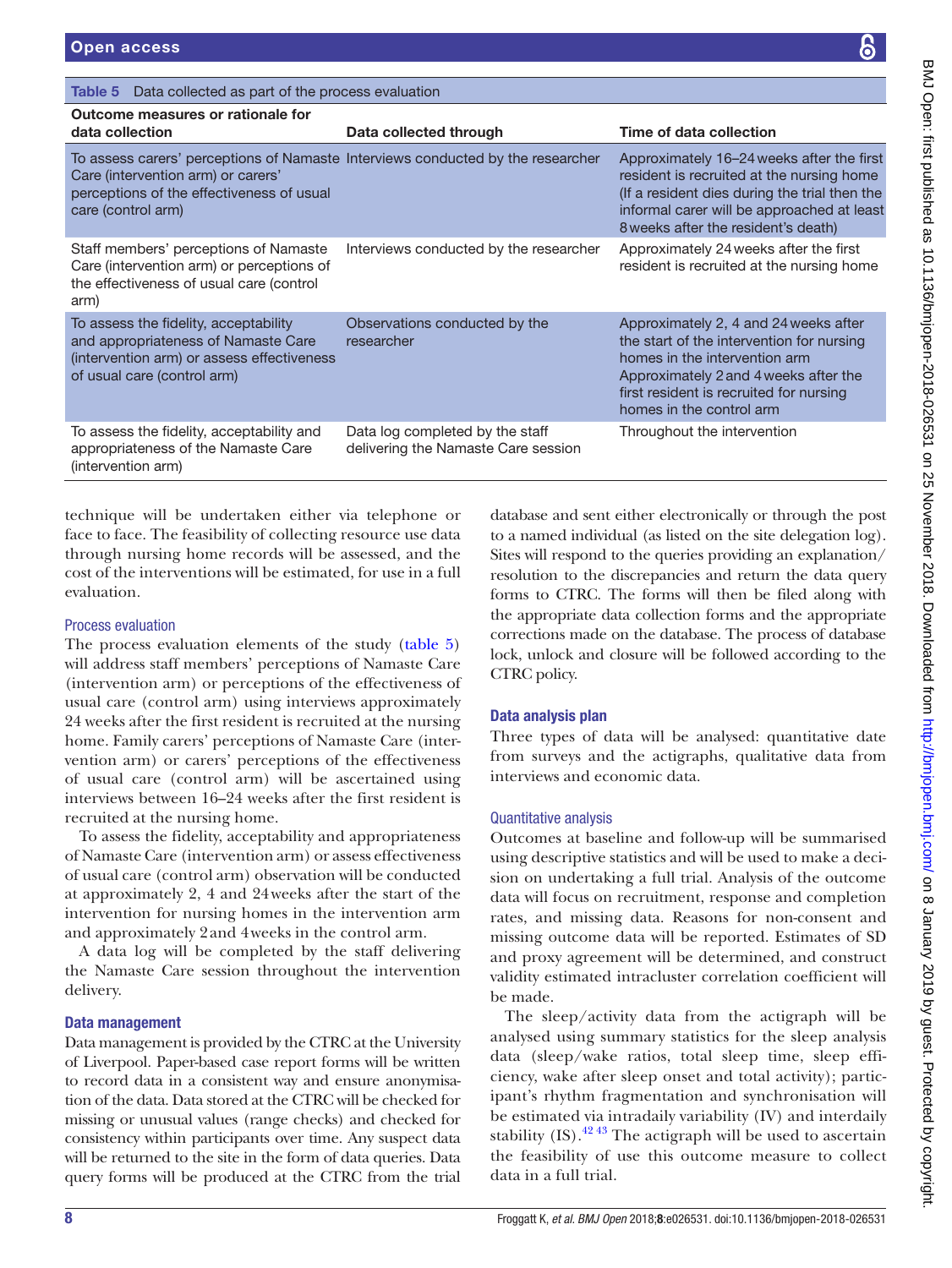## Qualitative analysis

Semistructured interviews will be audio-recorded, transcribed and anonymised. Framework analysis will be used in the analysis of qualitative data, with data collection, management and analysis rigorously conducted to enable reporting against COREQ guidelines. Group/ individualinterviews and observation sessions will be digitally audio-recorded and fully transcribed. NVivo will be used to facilitate data management and analysis as this supports framework analysis techniques.

#### Analysis of economic data

Economic assessments of relevant outcome measures will combine qualitative assessments of feasibility of use for the outcome measures gained through the think aloud techniques and more quantitative assessments of agreement between proxies, and assessments of construct validity for the measures.<sup>44</sup> Response and completion rates will be assessed. Constant comparative analytical methods will be used to provide a more in-depth assessment of both the questionnaire completion and respondents' perceptions of the measures in the Think Aloud interviews.

Unit cost information will be generated using bottom-up costing for the Namaste intervention itself, ensuring that a cost for the intervention will be available in a full trial. Other sources of unit cost information will be identified and collated for use in a future full trial and will be applied to the collected resource use data to enable the preliminary assessment of costs and benefits, and the main cost drivers for a full evaluation. All data will be costed using unit cost data in pounds sterling, and from a single year, as close as possible to the end of the feasibility study.

#### Public and patient involvement (PPI)

Two carer representatives from the Alzheimer's Society Research Network UK were co-applicants as part of the core study/trial management group. They will be present at all project teleconferences and meetings. A Public Involvement Panel will be established in the north west of England. This will comprise of six to eight members, co-chaired by the PPI co-applicants. The members have personal experience of family members living with dementia in care homes. The panel members will work alongside the research team to assist in different areas of research including reviewing participant information sheets and other documentation, five face-to-face meetings are proposed during the study, and communication between meetings will be by regular updates. There will also be PPI representation on the research advisory group and Trial Steering Committee (TSC).

#### Monitoring and trial management

For this research population there is a relatively high risk of death, hospitalisation or progression of disease for participants during the course of the study but which are not anticipated to be related to the receipt of the intervention. This level and type of risk will be treated as an acceptable risk for the purposes of the study and will not constitute adverse

events or serious adverse events unless concern is raised by anyone associated with the study that these events could be directly related to participation in this study.

The Trial Management Group is responsible for (1) protocol completion, (2) obtaining ethical approval for phases I and II, (3) obtaining ethical approval for phase III plus nursing home approval process; (4) appointing and facilitating the TSC; and (5) working with the dissemination partners. The group will meet for a 'kick off' meeting face to face at the start of the project. Thereafter there will be monthly teleconferences and twice yearly face-to-face meetings. The TSC, with an independent chair, will provide overall supervision of the trial including trial progress and participant safety. Membership will be drawn from experts in health services research, nursing home research and PPI. They will meet prior to the start of the trial phase and then twice during the second year of the project. The TSC will have the role of a traditional Data Monitoring Committee as this a feasibility study with a low-risk intervention. A TSC charter based on the guidelines published by the National Institute for Health Research (NIHR) will be used to identify the remit of the TSC. An International Advisory Group will also be established to provide external expert advice on the overall progress of the study. There is a data management plan (held by the sponsor) which outlines data storage periods and future access to data.

#### **DISCUSSION**

This protocol describes the Namaste Care programme for residents with advanced dementia who are living in nursing care homes. The Namaste Care programme is a multisensory care programme conducted on a daily basis in a group setting. This study will provide information on implementation, cost and acceptability of a defined intervention. In addition, this study will provide information on usefulness, practicality and acceptability of the selected outcome measures and processes used in this study. In conclusion, the findings of this study will inform future research on the Namaste Care programme in nursing care homes.

#### Ethics and dissemination

The study has been approved by the Wales Research Ethics Committee 5 (ref: 17/WA/0378; V.04. 9 February 2018). As resident's eligible for the study will lack capacity to consent, consent for residents will be taken from either a personal consultee or a nominated consultee following the Mental Capacity Act (2005) guidance.<sup>28 45</sup> A procedure for reporting issues of concern in the care setting has been written.

The following dissemination channels will be used: a project website [\(http://www.namastetrial.org.uk](http://www.namastetrial.org.uk)), a leaflet summarising the study, summaries of findings, publications/articles for general as well as scientific media and social media such as Twitter (@NamasteResearch).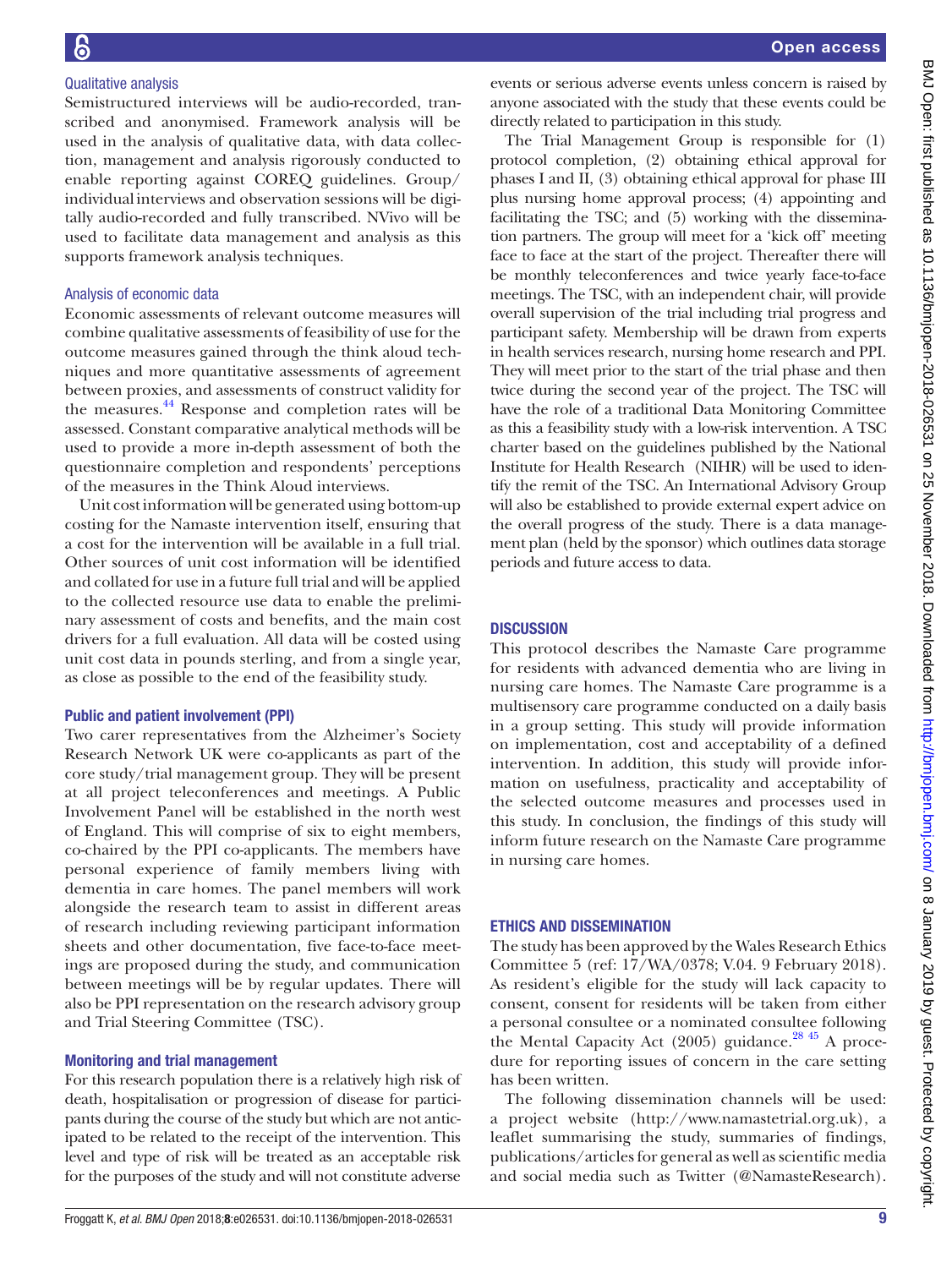### All publications will follow the relevant reporting guidelines for reviews and trials.<sup>46</sup>

#### Twitter @NamasteResearch

Contributors KF, GPA, FB, GB, JC, CG, JK, NJP and CW were involved in the conception and design of the trial. SP and KF were involved in the drafting of the article GPA, FB, GB, JC, LD, CG, BH, JK, NJP and CW were involved in critical revision of the article for important intellectual content. All authors were involved in the final approval of the manuscript.

Funding This work was supported by the National Institute of Health Research, HTA programme grant number 15/10/11.

Disclaimer The views expressed in this publication are those of the author(s) and not necessarily those of the MRC, NHS, NIHR or the Department of Health and Social Care.

Competing interests None declared.

Patient consent Not required.

Ethics approval Wales Research Ethics Committee 5, UK.

Provenance and peer review Not commissioned; peer reviewed for ethical and funding approval prior to submission.

Open access This is an open access article distributed in accordance with the Creative Commons Attribution 4.0 Unported (CC BY 4.0) license, which permits others to copy, redistribute, remix, transform and build upon this work for any purpose, provided the original work is properly cited, a link to the licence is given, and indication of whether changes were made. See: [https://creativecommons.org/](https://creativecommons.org/licenses/by/4.0/) [licenses/by/4.0/.](https://creativecommons.org/licenses/by/4.0/)

#### **REFERENCES**

- <span id="page-9-0"></span>1. Prince M, Bryce R, Albanese E, *et al*. The global prevalence of dementia: a systematic review and metaanalysis. *[Alzheimers Dement](http://dx.doi.org/10.1016/j.jalz.2012.11.007)* 2013;9:63–75.
- <span id="page-9-1"></span>2. Reisberg B. Functional assessment staging (FAST). *[Psychopharmacol Bull](http://www.ncbi.nlm.nih.gov/pubmed/3249767)* 1988;24:653–9.
- <span id="page-9-2"></span>3. Mitchell SL, Teno JM, Kiely DK, *et al*. The clinical course of advanced dementia. *[N Engl J Med](http://dx.doi.org/10.1056/NEJMoa0902234)* 2009;361:1529–38.
- 4. Small N. Living well until you die Quality of care and quality of life in palliative and dementia care. In: Weller NJ, Rattan SIS, eds. *[Healthy](http://dx.doi.org/10.1196/annals.1396.019)  [aging and longevity](http://dx.doi.org/10.1196/annals.1396.019)*. , 2007:1114, 194–203.
- <span id="page-9-3"></span>5. van der Steen JT, Radbruch L, Hertogh CM, *et al*. White paper defining optimal palliative care in older people with dementia: a delphi study and recommendations from the European association for palliative care. *[Palliat Med](http://dx.doi.org/10.1177/0269216313493685)* 2014;28:197–209.
- 6. van der Steen JT, Goodman C. What research we no longer need in neurodegenerative disease at the end of life: the case of research in dementia. *[Palliat Med](http://dx.doi.org/10.1177/0269216315569998)* 2015;29:189–92.
- <span id="page-9-4"></span>7. Vink AC, Birks JS, Bruinsma MS, *et al*. Music therapy for people with dementia. *[Cochrane Database Syst Rev](http://dx.doi.org/10.1002/14651858.CD003477.pub2)* 2004:Cd003477.
- <span id="page-9-5"></span>8. Vasionytė I, Madison G. Musical intervention for patients with dementia: a meta-analysis. *[J Clin Nurs](http://dx.doi.org/10.1111/jocn.12166)* 2013;22:1203–16.
- <span id="page-9-6"></span>9. McDermott O, Crellin N, Ridder HM, *et al*. Music therapy in dementia: a narrative synthesis systematic review. *[Int J Geriatr Psychiatry](http://dx.doi.org/10.1002/gps.3895)* 2013;28:781–94.
- 10. Ueda T, Suzukamo Y, Sato M, *et al*. Effects of music therapy on behavioral and psychological symptoms of dementia: a systematic review and meta-analysis. *[Ageing Res Rev](http://dx.doi.org/10.1016/j.arr.2013.02.003)* 2013;12:628–41.
- <span id="page-9-7"></span>11. Viggo Hansen N, Jørgensen T, Ørtenblad L. Massage and touch for dementia. *[Cochrane Database Syst Rev](http://dx.doi.org/10.1002/14651858.CD004989.pub2)* 2006;4:Cd004989.
- <span id="page-9-8"></span>12. Moyle W, Murfield JE, O'Dwyer S, *et al*. The effect of massage on agitated behaviours in older people with dementia: a literature review. *[J Clin Nurs](http://dx.doi.org/10.1111/j.1365-2702.2012.04234.x)* 2013;22:601–10.
- <span id="page-9-9"></span>13. Li J, Porock D. Resident outcomes of person-centered care in longterm care: a narrative review of interventional research. *[Int J Nurs](http://dx.doi.org/10.1016/j.ijnurstu.2014.04.003)  [Stud](http://dx.doi.org/10.1016/j.ijnurstu.2014.04.003)* 2014;51:1395–415.
- 14. Livingston G, Kelly L, Lewis-Holmes E, *et al*. Non-pharmacological interventions for agitation in dementia: systematic review of randomised controlled trials. *[Br J Psychiatry](http://dx.doi.org/10.1192/bjp.bp.113.141119)* 2014;205:436–42.
- 15. Turner S. Behavioural symptoms of dementia in residential settings: a selective review of non-pharmacological interventions. *[Aging Ment](http://dx.doi.org/10.1080/13607860512331339090)  [Health](http://dx.doi.org/10.1080/13607860512331339090)* 2005;9:93–104.
- <span id="page-9-10"></span>16. Kverno KS, Black BS, Nolan MT, *et al*. Research on treating neuropsychiatric symptoms of advanced dementia with non-

pharmacological strategies, 1998-2008: a systematic literature review. *[Int Psychogeriatr](http://dx.doi.org/10.1017/S1041610209990196)* 2009;21:825–43.

- <span id="page-9-11"></span>17. Amador S, Goodman C, King D, *et al*. Exploring resource use and associated costs in end-of-life care for older people with dementia in residential care homes. *[Int J Geriatr Psychiatry](http://dx.doi.org/10.1002/gps.4061)* 2014;29:758–66.
- <span id="page-9-12"></span>18. Simard J, Volicer L. Effects of Namaste Care on residents who do not benefit from usual activities. *[Am J Alzheimers Dis Other Demen](http://dx.doi.org/10.1177/1533317509333258)* 2010;25:46–50.
- <span id="page-9-13"></span>19. Stacpoole M, Hockley J, Thompsell A, *et al*. The Namaste Care programme can reduce behavioural symptoms in care home residents with advanced dementia. *[Int J Geriatr Psychiatry](http://dx.doi.org/10.1002/gps.4211)* 2015;30:702–9.
- 20. Stacpoole M, Hockley J, Thompsell A, *et al*. Implementing the namaste care program for residents with advanced dementia: exploring the perceptions of families and staff in UK care homes. *[Ann](http://dx.doi.org/10.21037/apm.2017.06.26)  [Palliat Med](http://dx.doi.org/10.21037/apm.2017.06.26)* 2017;6:327–39.
- 21. Stacpoole M, Thompsell A. OA25 The namaste care programme can enrich quality of life for people with advanced dementia and those who care for them without additional resources. *[BMJ Support Palliat](http://dx.doi.org/10.1136/bmjspcare-2015-000906.25)  [Care](http://dx.doi.org/10.1136/bmjspcare-2015-000906.25)* 2015;5:A8.2–A8.
- 22. Wen A, Wen A. Behavioral symptoms among patients before and after implementation of a specialized advanced dementia care program in a nursing home. *[J Am Med Dir Assoc](http://dx.doi.org/10.1016/j.jamda.2013.12.043)* 2014;15:B16.
- 23. Fullarton J, Volicer L. Reductions of antipsychotic and hypnotic medications in Namaste Care. *[J Am Med Dir Assoc](http://dx.doi.org/10.1016/j.jamda.2013.06.002)* 2013;14:708–9.
- <span id="page-9-14"></span>24. Simard J. *The end of life Namaste Care program for people with dementia*: Health professional press, 2013.
- 25. Stacpoole M, Thompsell A, Hockley J. *Toolkit for implementing the Namaste Care programme for people with advanced dementia living in care homes*: St Christopher's Hospice.
- <span id="page-9-15"></span>26. Hsu MH, Flowerdew R, Parker M, *et al*. Individual music therapy for managing neuropsychiatric symptoms for people with dementia and their carers: a cluster randomised controlled feasibility study. *[BMC](http://dx.doi.org/10.1186/s12877-015-0082-4)  [Geriatr](http://dx.doi.org/10.1186/s12877-015-0082-4)* 2015;15:84.
- <span id="page-9-16"></span>27. Stow R, Ives N, Smith C, *et al*. A cluster randomised feasibility trial evaluating nutritional interventions in the treatment of malnutrition in care home adult residents. *[Trials](http://dx.doi.org/10.1186/s13063-015-0952-2)* 2015;16:433.
- <span id="page-9-17"></span>28. Association BM. Mental capacity act tool kit: BMA. 2008 [https://](https://www.bma.org.uk/-/media/files/pdfs/practical%20advice%20at%20work/ethics/mental-capacity-act-toolkit-2016.pdf) [www.bma.org.uk/-/media/files/pdfs/practical%20advice%20at%](https://www.bma.org.uk/-/media/files/pdfs/practical%20advice%20at%20work/ethics/mental-capacity-act-toolkit-2016.pdf) [20work/ethics/mental-capacity-act-toolkit-2016.pdf](https://www.bma.org.uk/-/media/files/pdfs/practical%20advice%20at%20work/ethics/mental-capacity-act-toolkit-2016.pdf) (Accessed 26 Jul 2018).
- <span id="page-9-18"></span>29. Hoffmann TC, Glasziou PP, Boutron I, *et al*. Better reporting of interventions: template for intervention description and replication (TIDieR) checklist and guide. *[BMJ](http://dx.doi.org/10.1136/bmj.g1687)* 2014;348:g1687.
- <span id="page-9-19"></span>30. Volicer L, Hurley AC, Blasi ZV. Scales for evaluation of end-of-life care in Dementia. *[Alzheimer Dis Assoc Disord](http://dx.doi.org/10.1097/00002093-200110000-00005)* 2001;15:194–200.
- 31. Weiner MF, Martin-Cook K, Svetlik DA, *et al*. The quality of life in late-stage dementia (QUALID) scale. *[J Am Med Dir Assoc](http://www.ncbi.nlm.nih.gov/pubmed/12818023)* 2000;1:114–6.
- <span id="page-9-20"></span>32. Edvardsson D, Innes A. Measuring person-centered care: a critical comparative review of published tools. *[Gerontologist](http://dx.doi.org/10.1093/geront/gnq047)* 2010;50:834–46.
- 33. Kaufer DI, Cummings JL, Ketchel P, *et al*. Validation of the NPI-Q, a brief clinical form of the Neuropsychiatric Inventory. *[J](http://dx.doi.org/10.1176/jnp.12.2.233)  [Neuropsychiatry Clin Neurosci](http://dx.doi.org/10.1176/jnp.12.2.233)* 2000;12:233–9.
- <span id="page-9-25"></span>34. van Soest-Poortvliet MC, van der Steen JT, Zimmerman S, *et al*. Selecting the best instruments to measure quality of end-of-life care and quality of dying in long term care. *[J Am Med Dir Assoc](http://dx.doi.org/10.1016/j.jamda.2012.09.019)* 2013;14:179–86.
- <span id="page-9-23"></span>35. Warden V, Hurley AC, Volicer L. Development and psychometric evaluation of the Pain Assessment in Advanced Dementia (PAINAD) scale. *[J Am Med Dir Assoc](http://dx.doi.org/10.1097/01.JAM.0000043422.31640.F7)* 2003;4:9–15.
- <span id="page-9-24"></span>36. Werner P, Cohen-Mansfield J, Koroknay V, *et al*. The impact of a restraint-reduction program on nursing home residents. *[Geriatr Nurs](http://dx.doi.org/10.1016/S0197-4572(09)90040-4)* 1994;15:142–6.
- 37. Wood S, Cummings JL, Hsu MA, *et al*. The use of the neuropsychiatric inventory in nursing home residents. Characterization and measurement. *[Am J Geriatr Psychiatry](http://dx.doi.org/10.1097/00019442-200002000-00010)* 2000;8:75–83.
- <span id="page-9-21"></span>38. Herdman M, Gudex C, Lloyd A, *et al*. Development and preliminary testing of the new five-level version of EQ-5D (EQ-5D-5L). *[Qual Life](http://dx.doi.org/10.1007/s11136-011-9903-x)  [Res](http://dx.doi.org/10.1007/s11136-011-9903-x)* 2011;20:1727–36.
- <span id="page-9-22"></span>39. Coast J, Flynn TN, Natarajan L, *et al*. Valuing the ICECAP capability index for older people. *[Soc Sci Med](http://dx.doi.org/10.1016/j.socscimed.2008.05.015)* 2008;67:874–82.
- 40. Grewal I, Lewis J, Flynn T, *et al*. Developing attributes for a generic quality of life measure for older people: preferences or capabilities? *[Soc Sci Med](http://dx.doi.org/10.1016/j.socscimed.2005.08.023)* 2006;62:1891–901.
- <span id="page-9-26"></span>41. Schildmann EK, Groeneveld EI, Denzel J, *et al*. Discovering the hidden benefits of cognitive interviewing in two languages: The first phase of a validation study of the Integrated Palliative care Outcome Scale. *[Palliat Med](http://dx.doi.org/10.1177/0269216315608348)* 2016;30:599–610.